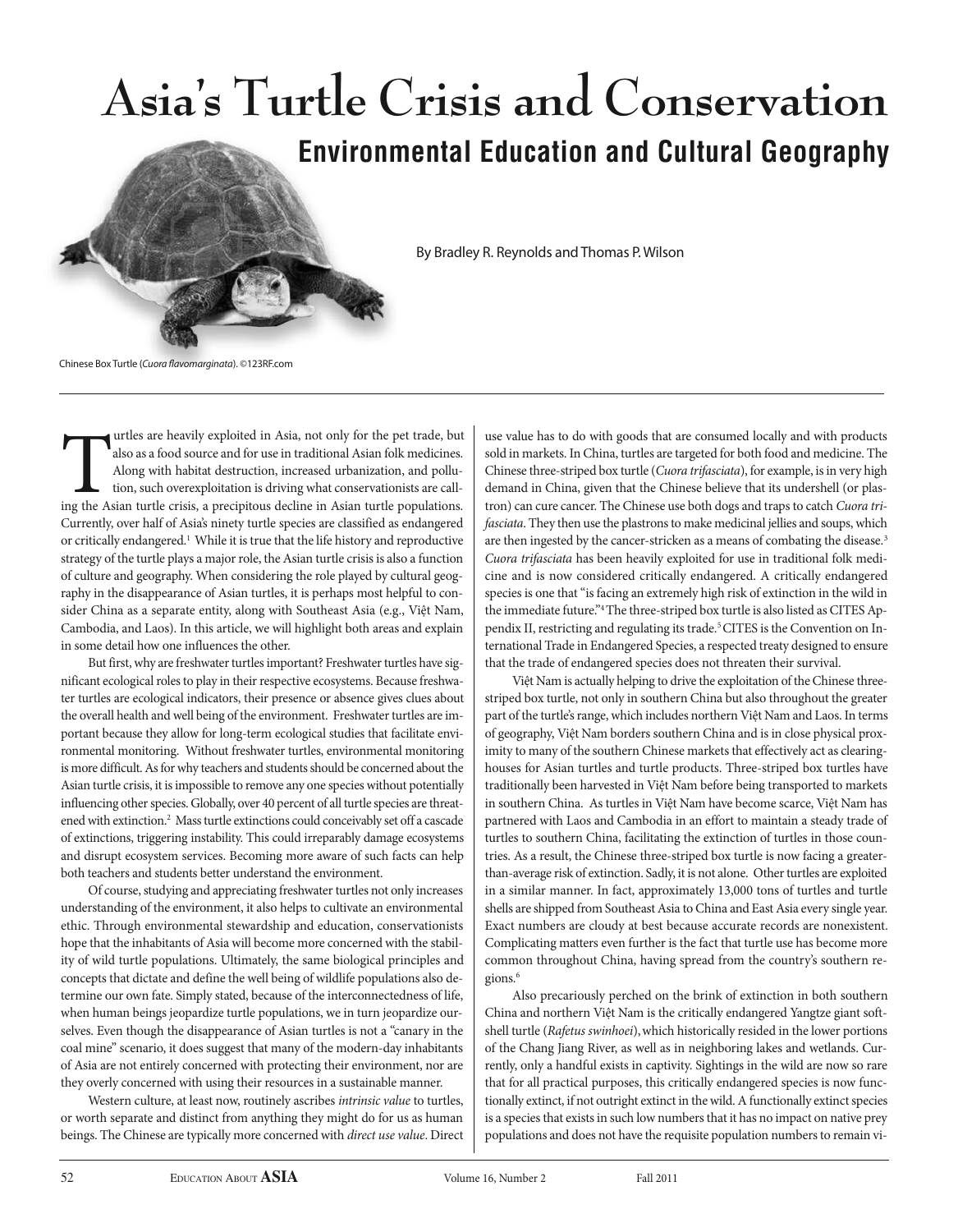

**Figure 1**. Two other casualties of the Asian turtle crisis compliments of the pet trade. Left: Spiny turtle (Geoemydidae- Heosemys spinosa, Gray 1831; CITES Appendix II); Right: Four-eyed turtle (Geoemydidae- Sacalia quadriocellata, Siebenrock 1903; CITES Appendix III). Museum specimens donated by George Mason University. (Photo by Thomas P. Wilson)

able. The Yangtze giant softshell is also listed as CITES Appendix III, which means that the source country has asked the international community for assistance in preventing further exploitation of the species.

Like the three-striped box turtle, the Yangtze giant softshell has been targeted for traditional medicines, although the upper shell, or carapace, is preferred rather than the plastron. Asian fishermen have likewise targeted this giant turtle as a source of food and for its eggs. In addition to being captured and killed for medicine and for food, the numbers of the Yangtze giant softshell have also crashed as a direct result of habitat degradation throughout its geographic range. <sup>7</sup> Some rivers in China, for example, are heavily contaminated with arsenic, lead, and raw sewage. Habitat alteration is the number-one threat to biodiversity and is closely linked to pressures exerted by human population growth. Certainly China's population problems and rapid economic development are well documented and have possibly helped to doom not only the Yangtze giant softshell but other turtle species as well.

In Southeast Asia, the striped narrow-headed softshell turtle (Chitra chitra) and the Việt Nam leaf turtle (Mauremys annamensis) are both critically endangered. The current geographic range of Chitra chitra is the Mae Klong River Basin in western Thailand, while Mauremys annamensis is found only in central Việt Nam and nowhere else. Both of these turtles have been heavily exploited throughout the years for food and the pet trade (but see Figure 1). That the Việt Nam leaf turtle is in trouble should come as no surprise, given that its geographic range is so very limited. According to conservationist Richard Primack, because "some species occur at only one or a few sites in a restricted geographical range, if that whole range is affected by human activity, the species may become extinct."8

Although many of the turtles collected in Southeast Asia are destined for China, at least some of the harvested turtles are traded and consumed locally. Turtle eggs, for example, have been a popular food item in both Việt Nam and Cambodia for quite some time, and the meat and eggs of the river terrapin have been in high demand throughout much of Southeast Asia for many years (the meat less so in Malaysia because strict Muslim dietary law forbids the consumption of turtles). Although conservationists are at a loss when it comes to determining the exact numbers of turtles traded and consumed, this much is certain: large numbers of turtles are traded in Southeast Asia and China (Figure 2).

American herpetologists and conservationists Don and Edward Moll report that when researchers set out in the 1990s to carefully investigate the true



**Figure 2**. The influence of geography on the Asian turtle crisis; significant turtle trade routes exist in Southeast Asia and cross over into China. {Map constructed by Bradley R. Reynolds)

nature of the turtle trade in Southeast Asia, they discovered that most of the turtles collected in southern Việt Nam and in Cambodia were first transported to Hồ Chí Minh City. Other turtles were shipped in from Phan Thiet in southeastern Việt Nam to Hồ Chí Minh as well. Hồ Chí Minh's centralized position in the southern portion of the country makes for a convenient collection point. From there, turtles were shipped to upper central Việt Nam, where they were housed with more turtles. The additional turtles had been collected along the Laotian High Plateau and the Laotian tributaries of the Mekong River. After being shipped to Hanoi, the next stop was Lang Son and Dong Dang along the Chinese border. From there, the turtles were transported into Bang Tuong and Guiyong.<sup>9</sup> Such trade is clearly not sustainable and negatively impacts freeranging turtle populations; the evidence of this is in the sharp turtle population declines ravaging Southeast Asia. Turtles are long lived, and their ability to successfully reproduce over many years makes up for the high juvenile mortality common to turtle species. In other words, fertile adults reproducing over many years can overcome high juvenile mortality. But it takes adult turtles many years to reach sexual maturity —upwards of fifty years for some species—and when high juvenile mortality is combined with the overexploitation of adult turtles stemming from both legal and illegal harvest, significant population declines are inevitable.

One of the more ironic aspects of the Asian turtle crisis is that the inhabitants of Asia continue to revere the turtle for its longevity and wisdom and even ascribe religious significance to it. All the while, the exploitation and persecution of Asian turtles continues. Asian cultures that exploit turtles must come to terms with the inevitable outcome of such overexploitation: the overuse of turtles for food and medicine eventually ensures that such food and medicine will one day no longer be available. Biodiversity is indeed a resource in that it fulfills basic human needs. As a finite resource, the turtles of Asia must be protected and managed. The only way to properly manage Asian turtles is to ensure that they are not captured and consumed faster than they can replace themselves. Admittedly, this will be difficult to achieve. It may even prove impossible without government intervention and regulation. The status of a country's natural resources is a reflection of that country's ability to govern. Asian governments must become more proactive in dealing with the Asian turtle crisis.

Conservationists can assist governments by developing and promoting adaptive conservation and management strategies to better conserve turtle species in Asia and abroad. Obviously, many stakeholders must come together to make this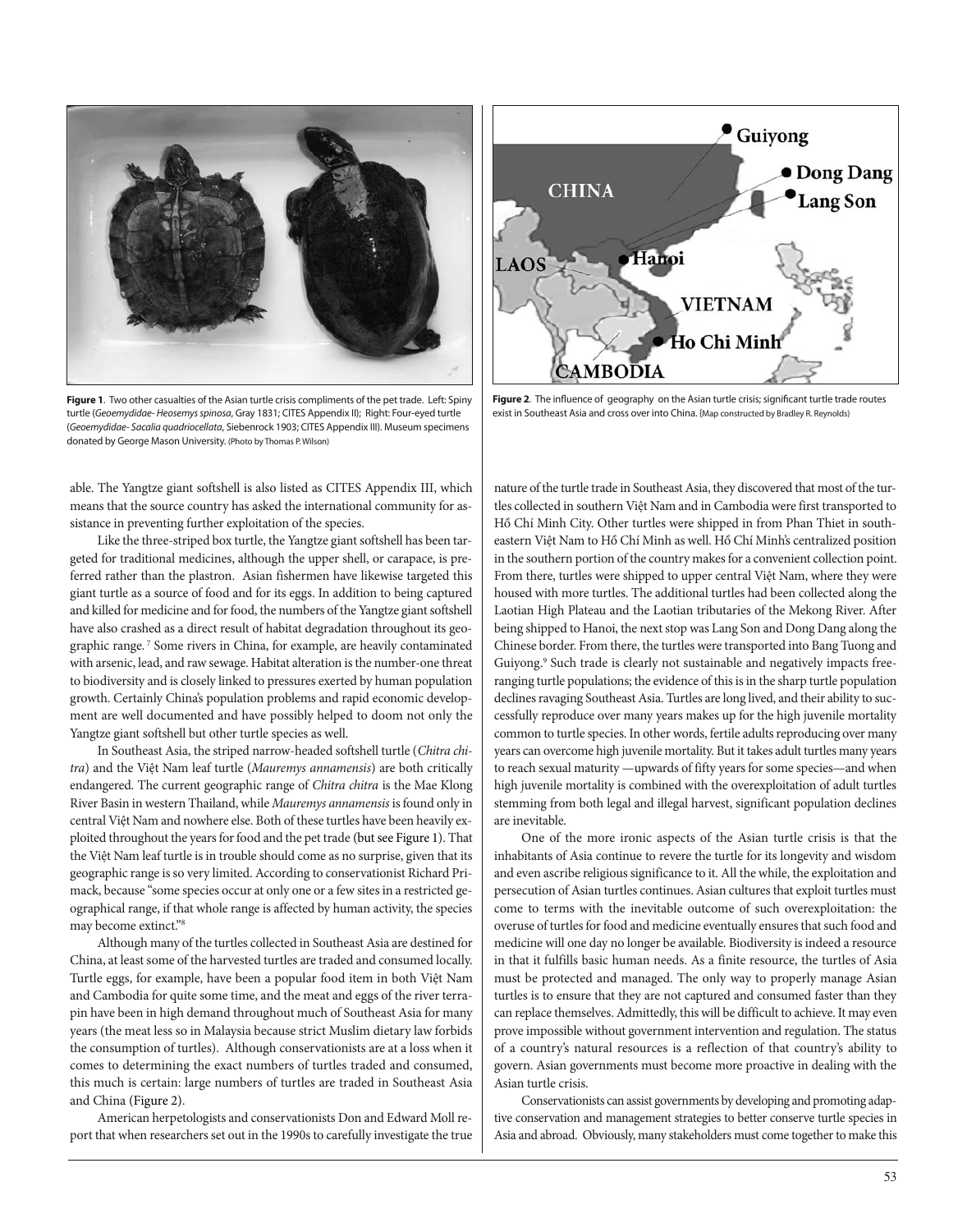happen (Figure 3). In order to achieve such broad-based conservation, integrated landscape conservation programs that curtail the primary causes of habitat alteration must be developed. Conservationists must also encourage governments to control exploitation by imposing a moratorium on trade and work to improve regulatory frameworks at the national and international level. Finally, conservationists must strive to reduce and reorient the market for turtles and turtle products by better showcasing the role of turtles in the environment.



**Figure 3**. The Conservation Puzzle: The success of any conservation education program is contingent upon the cooperation of the various stakeholders (those that hold the pieces of the puzzle). Therein lies uncertainty. NOTE: NGO stands for Non-Governmental Organization. (Graphic design by Stephan Moss)

various field methods, and conservation planning.<sup>13</sup> Conservation International has in recent years sponsored and mentored a group of Cambodian students

Although the situation is indeed bleak all across Asia, several groups are dedicated to combating the Asian turtle crisis. The Asian Turtle Consortium is "an independent network of individuals, organizations, and businesses . . . committed to the conservation of all Asian freshwater turtles and tortoise species."10 The Asian Turtle Consortium seeks to manage captive breeding programs and works through assurance colonies, collections of threatened and endangered turtles kept by a variety of individuals and entities interested in conservation. The ultimate goal is to reintroduce turtle species back into their native habitats and to augment existing populations. The Asian Turtle Conservation Network (ATCN) is another nonprofit consortium based in Asia.<sup>11</sup> The ATCN seeks to promote conservation, facilitate communication among conservationists, and share information.

Education is crucial to the success of any sustainable conservation effort, and some researchers insist that more individuals must be educated in how to identify, classify, and monitor biodiversity. Others insist that more research institutes must be established, especially in developing nations.12 Fortunately, a variety of individuals and entities are working tirelessly to make this happen. For example, the Asian Turtle Program of Cleveland Metroparks Zoo has in recent years offered a variety of training courses designed to teach valuable field skills to budding Asian conservationists. These courses, which have been conducted in countries as diverse as Việt Nam, Myanmar, Cambodia, and Indonesia, make it possible for select Asian scholars to learn how to properly conduct research. The future scientists are likewise schooled in the basics of turtle biology, charged with the task of conducting turtle surveys in the forests of Cambodia. In addition to providing instruction to Vietnamese university students, this student-led group has even started to branch out by teaching Cambodian villagers about the importance of turtle conservation and by developing conservation materials for government rangers.<sup>14</sup>

Finally, consider the Asian Scholarship Program for in situ Chelonian Conservation. The Asian Scholarship Program is based at Stone Harbor, New Jersey's Wetland Institute and is funded primarily by donations. Thus far, the Asian Scholarship Program has made it possible for seventeen Asian scholars from a variety of countries (including China, Việt Nam, Cambodia, India, Pakistan, and Bangladesh) to come to the US and acquire training (Figure 4). Once in the US, these young men and women learn important conservation skills. For example, Asian scholars working at the University of Tennessee at Chattanooga, an Asian Scholarship Program affiliate, learn and practice new skills while studying the ecology of freshwater turtles common to the Tennessee River. At the University of Georgia's Savannah River Ecology Laboratory, another program affiliate, Asian scholars capture, study, mark, and release freshwater turtles common to the Savannah River. 15 The southeastern United States is an especially appropriate venue for study. In recent years, freshwater turtle populations in the southeastern United States have gone the same path as those in Việt Nam, Cambodia, and Laos, in large part due to habitat alteration, pollution, and unsustainable use.

When pebbles are dropped in calm, still bodies of water, ripples are created. These ripples pulse outward, away from the disturbances that created



Figure 4. Asian Scholarship Program for in situ Chelonian Conservation— an Asian scholar is receiving additional stateside training while working with researchers from the University of Tennessee at Chattanooga on a long-term ecological research project involving freshwater turtles in the Tennessee River. Left: Researcher setting a trap on day one. Right: Researcher checking a trap on day two. (Photos by Thomas P. Wilson)